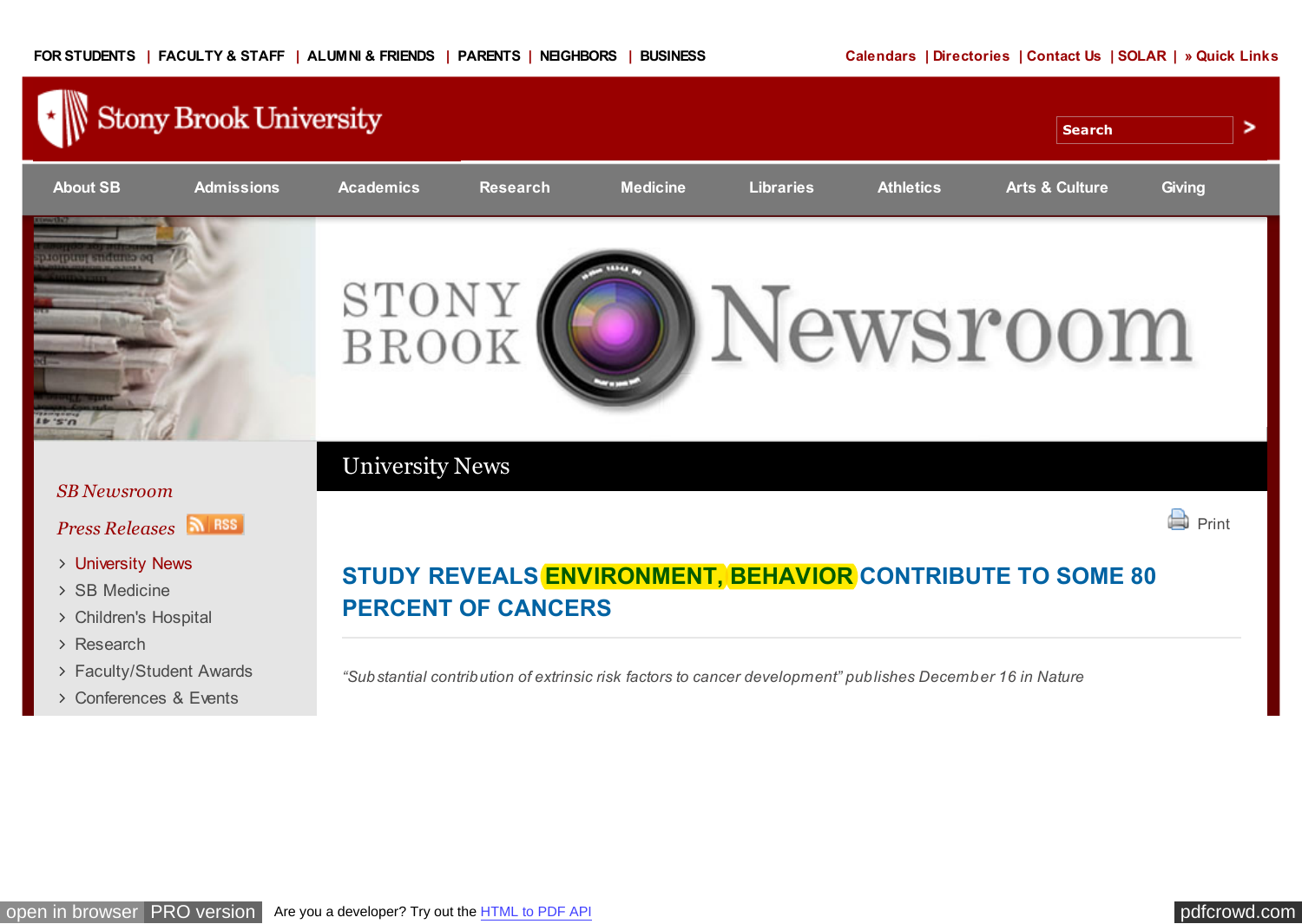[Media Advisories](http://sb.cc.stonybrook.edu/news/advisories/)

*[SB in the News](http://sb.cc.stonybrook.edu/news/press_clips/)*

*[SB Experts](http://stonybrook.edu/faculty-experts)*

*[ITK Studios](http://sb.cc.stonybrook.edu/news/experts-university/videolink.php)*

*[ITK Newsflash](http://sb.cc.stonybrook.edu/news/media_relations/newsflash.php)*

*[Working with Media](http://sb.cc.stonybrook.edu/news/media_relations/reporters_toolkit.php) Relations*

*[Archives](http://sb.cc.stonybrook.edu/news/archives/)*

*[Contact](http://sb.cc.stonybrook.edu/news/media_relations/contact.php)*

# *Search Press Releases*



# *Related News*

- [Athletics News](http://www.goseawolves.org/genrel/ston-genrel.html)
- [Emergency Notifications](http://www.stonybrook.edu/commcms/emergency/alerts.shtml)

## *Student Media*

- > [Stony Brook Independent](http://www.sbindependent.org/)
- > [Stony Brook Statesman](http://www.sbstatesman.com/)
- [The Stony Brook Press](http://www.sbpress.com/)
- [SBU J-Drive](http://www.sbujdrive.com/)
- [WUSB-FM](http://www.wusb.fm/)

## *Social Media*

st Desele News



*Assembled at Stony Brook University's Simons Center for Geometry and Physics are the Stony Brook research team that provided quantitative evidence proving that extrinsic risk factors, such as environmental exposures, weigh heavily on the development of most cancers. Pictured, from left: Scott Powers, Yusuf Hannun, Song Wu and Wei Zhu.*

**Stony Brook, NY, December 16, 2015 –** A team of researchers from Stony Brook University, led by Yusuf Hannun, MD, the Joel Strum Kenny Professor in Cancer Research and Director of the Stony Brook University Cancer Center, have found quantitative evidence proving that extrinsic risk factors, such as environmental exposures and behaviors weigh heavily on the development of a vast majority (approximately 70 to 90 percent) of cancers. The finding, reported in the December 16 online issue of Nature, in a paper titled "Substantial contribution of extrinsic risk factors to cancer development," may be important for strategizing cancer prevention, research and public health.

Inspired by a January 2015 research paper in [Science,](http://www.sciencemag.org/content/347/6217/78.full?sid=1e3d635c-dc0e-48dd-b976-5795fa66f1b9) which concluded that the majority of the variation in cancer risk among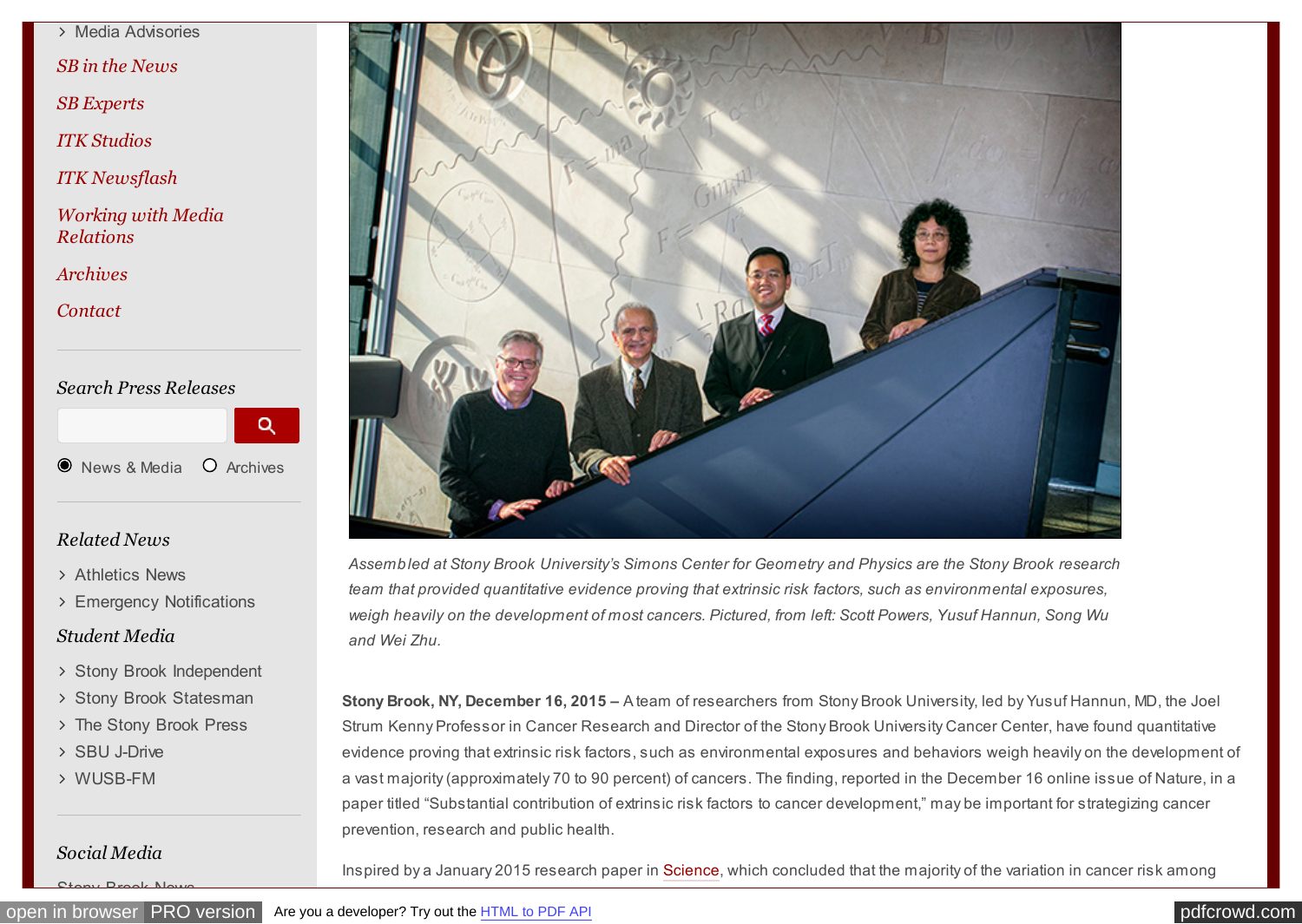[Stony Brook News](http://twitter.com/sbunewsdesk) [Stony Brook University](http://www.facebook.com/stonybrooku) [Stony Brook University](http://twitter.com/stonybrooku) [Stony Brook on Flickr](http://www.flickr.com/photos/sbconnect) [Stony Brook on YouTube](http://www.youtube.com/stonybrook) [Stony Brook Medicine](https://www.facebook.com/stonybrookmedicine) [Stony Brook Medicine](https://twitter.com/StonyBrookMed) [Stony Brook Childrens](https://www.facebook.com/stonybrookchildrens) [Stony Brook Kids](https://twitter.com/StonyBrookKids)

tissues is due to "bad luck," the Stony Brook team used the same data to assess what leads to the risk of developing cancer. The interdisciplinary team of researchers from the Departments of Applied Mathematics and Statistics, Medicine, Pathology and Biochemistry, concluded the opposite – that most cancers are the result of external risk factors.

"Cancer is caused by mutations in the DNA of cells, which leads to uncontrolled cell growth instead of orderly growth. But the development of cancer is a complex issue, and we as a scientific community need to have solid analytical models to investigate what intrinsic and extrinsic factors cause certain forms of cancer," said Dr. Hannun, senior author of the paper.

"Many scientists argued against the 'bad luck' or 'random mutation' theory of cancer but provided no alternative analysis to quantify the contribution of external risk factors," explained Song Wu, PhD, lead author of the paper, and Assistant Professor in the Department of Applied Mathematics and Statistics, Stony Brook University. "Our paper provides an alternative analysis by applying four distinct analytic approaches."

They developed four distinct approaches to assess cancer risk. With these four approaches, they discovered collectively and individually that most cancers are attributed largely to external risk factors, with only 10-to-30 percent attributed to random mutations, or intrinsic factors.

First, the researchers examined extrinsic risks by tissue cell turnover. In a data-driven approach, they re-examined the quantitative relationship between observed lifetime risk of cancer (ie, for lung, pancreatic, colorectal and other tissues) and division of the normal tissue stem cells in those groups reported in the Science paper. If intrinsic risk factors played a major role, the tissue with the similar stem cell divisions would show similar observed lifetime cancer risk. They found this pattern to be a rare one, and thus determined intrinsic factors played a vital role in only about 10 percent of cancers. These results are supported by strong epidemiologic evidence; for example studies showing that immigrants moving from countries with lower cancer incidence to countries with higher rates of cancer incidence acquire the higher risk in their new country.

The researchers also mathematically surveyed and analyzed recent studies on mutational signatures in cancer, which are regarded as "fingerprints" left on cancer genomes by different mutagenic processes. Some 30 distinct signatures among various cancers were identified. They analyzed the signatures and categorized them as having intrinsic or extrinsic origins. They found that while a few forms of cancer had a greater than 50 percent of intrinsic mutations, the majority of cancers, such as colorectal, lung, bladder and thyroid cancers had large proportions of mutations likely caused by extrinsic factors.

The team also analyzed the SEER (Surveillance, Epidemiologic and End Results Program) data, which showed that many cancers have been increasing in incidence and in mortality, suggesting that external factors contribute heavily to these cancers.

Lastly, they used computational modeling to dissect the contribution of the intrinsic processes in the development of cancer, based on known gene mutations in cancer and the likelihood that they arise from intrinsic mutation rates. They found that when three or more mutations are required for cancer onset (which is a currently accepted parameter), intrinsic factors are far from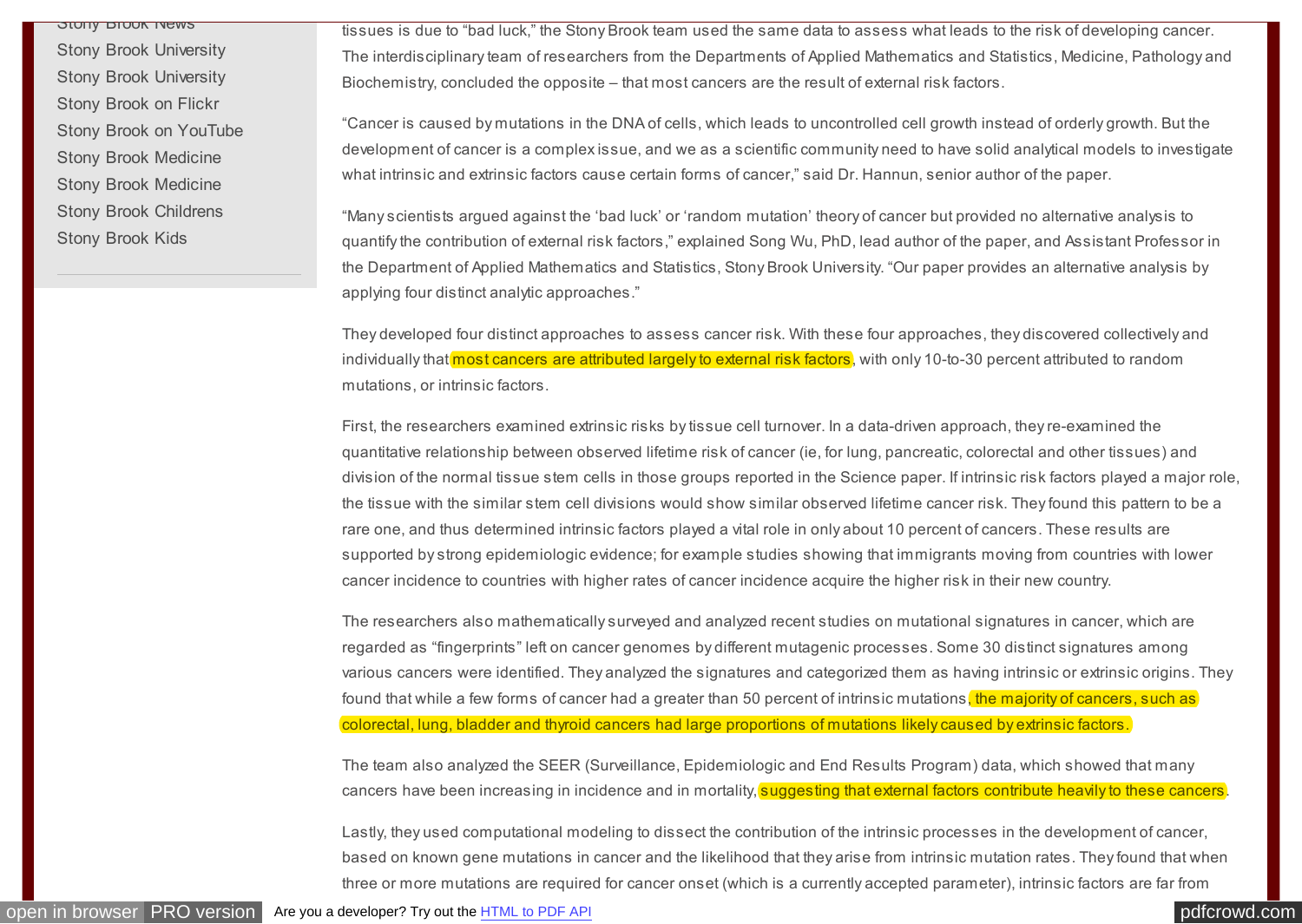sufficient to account for the observed risks, indicating small percentages of intrinsic cancer risks in many cancers.

The four methods involved both data- and model-driven quantitative analyses, with and without using the stem cell estimations. The idea behind the overall approach was to assess cancer risk by multiple methods and not by a single type of analysis.

Dr. Hannun concluded that their overall approach "provides a new framework to quantify the lifetime cancer risks from both intrinsic and extrinsic factors, which will have important consequences for strategizing cancer prevention, research and public health."

Co-authors of the paper include: Scott Powers of the Department of Pathology at Stony Brook University, and Wei Zhu, of the Department of Applied Mathematics and Statistics at Stony Brook University. All of the authors are collaborating investigators at the Stony Brook University Cancer Center.

###

### **About Stony Brook University**

Part of the State University of New York system, Stony Brook University encompasses 200 buildings on 1,450 acres. Since welcoming its first incoming class in 1957, the University has grown tremendously, now with more than 25,000 students and 2,500 faculty. Its membership in the prestigious Association of American Universities (AAU) places Stony Brook among the top 62 research institutions in North America. U.S. News & World Report ranks Stony Brook among the top 100 universities in the nation and top 40 public universities, and Kiplinger names it one of the 35 best values in public colleges. One of four University Center campuses in the SUNY system, Stony Brook co-manages Brookhaven National Laboratory, putting it in an elite group of universities that run federal research and development laboratories. A global ranking by U.S. News & World Report places Stony Brook in the top 1 percent of institutions worldwide. It is one of only 10 universities nationwide recognized by the National Science Foundation for combining research with undergraduate education. As the largest single-site employer on Long Island, Stony Brook is a driving force of the regional economy, with an annual economic impact of \$4.65 billion, generating nearly 60,000 jobs, and accounts for nearly 4 percent of all economic activity in Nassau and Suffolk counties, and roughly 7.5 percent of total jobs in Suffolk County.

#### Greg Filiano

Media Relations Manager School of Medicine Stony Brook University Office of Communications and Marketing 631-444-9343

[open in browser](http://pdfcrowd.com/redirect/?url=http%3a%2f%2fsb.cc.stonybrook.edu%2fnews%2fgeneral%2f2015-12-16-study-reveals-environment-behavior-contribute-to-some-80-percent-of-cancer.php&id=ma-151218200115-f370fcbe) [PRO version](http://pdfcrowd.com/customize/) Are you a developer? Try out th[e HTML to PDF API](http://pdfcrowd.com/html-to-pdf-api/?ref=pdf) produce the material product of the HTML to PDF API particles are all the HTML to PDF API particles and the HTML to PDF API particles and the HTM